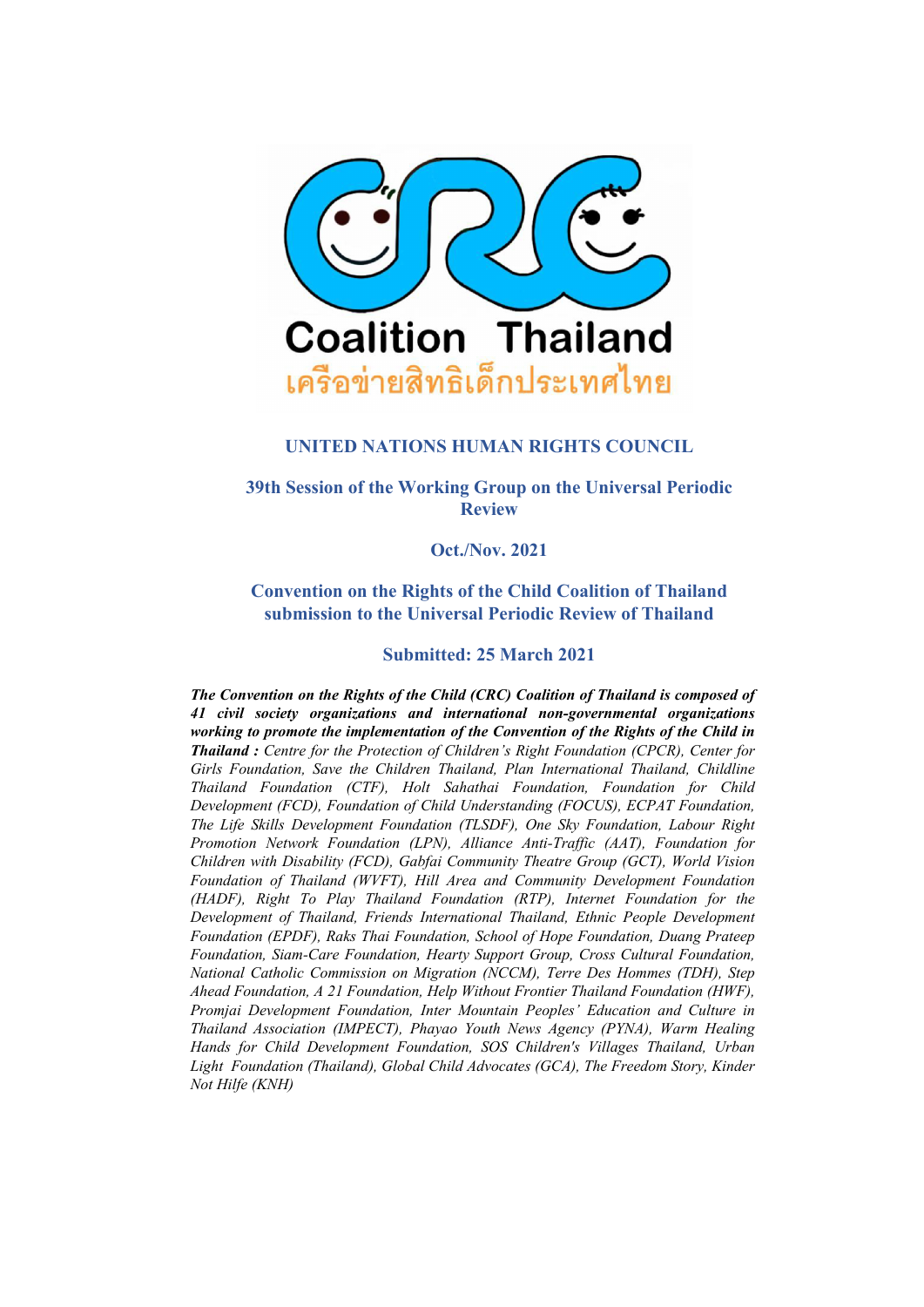# **The Convention on the Rights of the Child (CRC) Coalition submission to the Universal Periodic Review of Thailand**

- 1. The CRC Coalition of Thailand welcomes the opportunity to contribute to the third cycle of the Human Rights Council'<sup>s</sup> Universal Periodic Review (UPR) of Thailand. The CRC Coalition of Thailand is <sup>a</sup> network of civil society organisations, international non-governmental organisations and local activists working together to ensure the protection of children'<sup>s</sup> rights in Thailand. The CRC Coalition'<sup>s</sup> primary focus is on monitoring Thailand'<sup>s</sup> implementation of its obligations under the *UN Convention on the Rights of the Child (UNCRC)*, as well as the three optional protocols, for which Thailand is <sup>a</sup> State party.
- 2. In this submission, the CRC Coalition brings to the attention of the Working Group on the UPR (Working Group) and to the Human Rights Council (Council) seven issues relating to the rights of children and Thailand'<sup>s</sup> implementation of its obligations under the *UN Convention on the Rights of the Child* and the three optional protocols (*Optional Protocol on the Involvement of Children in Armed Conflicts*; *Optional Protocol on the Sale of Children, Child Prostitution and Child Pornography*; *Optional Protocol on <sup>a</sup> Communications Procedure*): (1) Online sexual abuse and violence against children; (2) Stateless children, refugee children and undocumented migrant children, (Articles 22 and 7 UNCRC); (3) Corporal Punishment (Article 19 UNCRC); (4) Children under special security laws; (5) Minimum age for marriage law and enforcement: (6) SOGIESC (Sexual Orientation, Gender Identity, gender Expression, and Sex Characteristics) inclusion under law; and (7) Children'<sup>s</sup> right to quality care.

#### **(1) Online sexual abuse and violence against children**

3. Since 2016, children have been able to increasingly access online services and platforms, with an estimated 52 million social media users in Thailand as of January 2020. <sup>1</sup> While there are many obvious educational and social benefits to online access, especially during the COVID-19 pandemic, there are evident negative impacts and risks to children, making them vulnerable to cyberbullying, sexual exploitation through online grooming, theft of personal information, and the growing problem of "digital addiction." A recent study by Thai Health reported that children in Thailand spend more than 35 hours <sup>a</sup> week on smartphones and that 61% of the 15,000 children aged 6 to 18 surveyed showed risks of being addicted to online games. COPAT's 2020 national survey shows that children 12-18 years of age are increasingly exposed to different forms of online abuse with 69% of children respondents reported experiencing cyber bullying, 43% expressing that the excessive amount of time spen<sup>t</sup> online (10 hours and above) had resulted in <sup>a</sup> negative impact on their family relationships as well as their education performance and 68% revealing that they practice online risk-taking behavior.

<sup>&</sup>lt;sup>1</sup> <https://datareportal.com/reports/digital-2020-thailand> (accessed March 2021)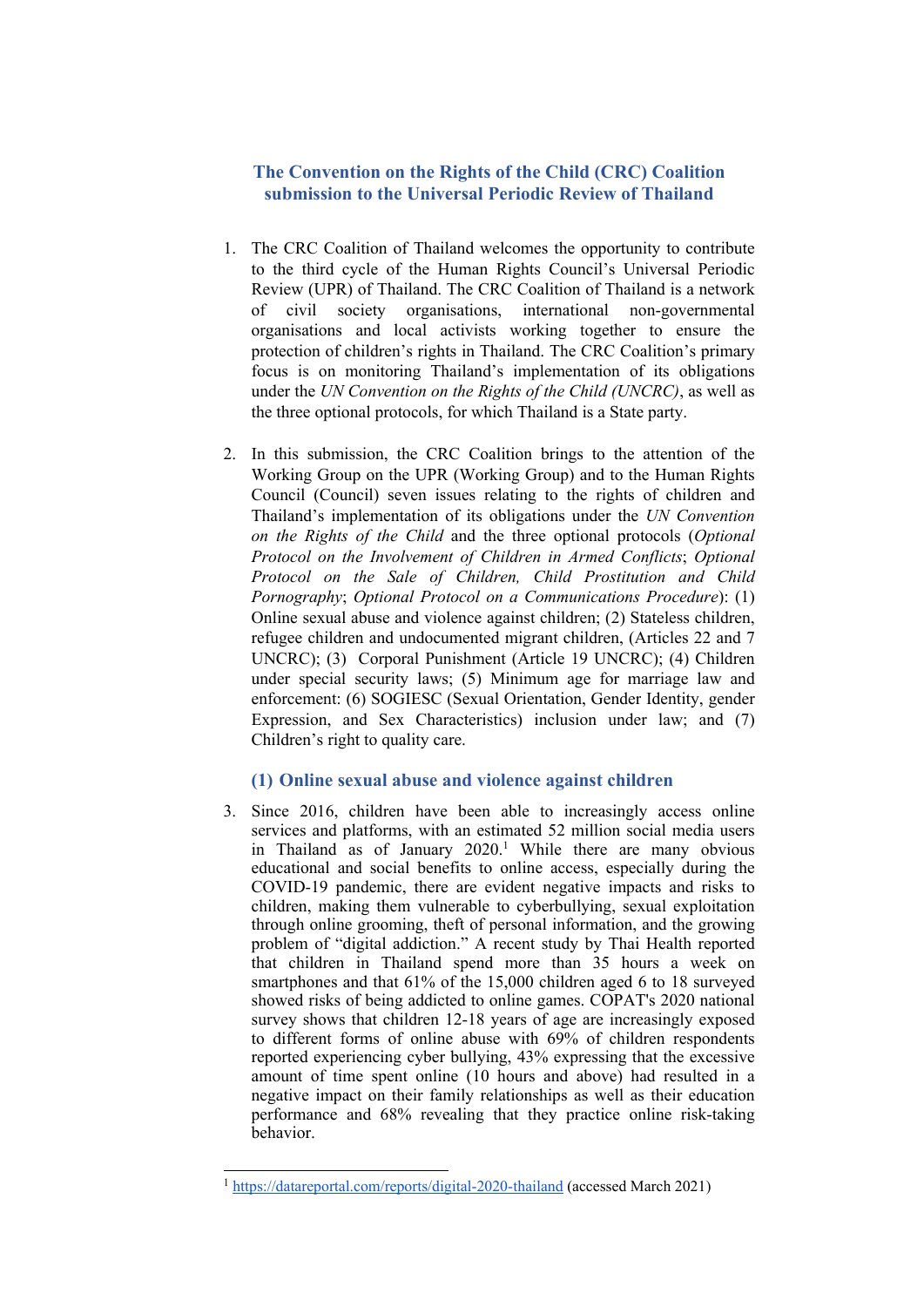- 4. Thailand remains <sup>a</sup> host country for child sexual abuse images (ranking 6th out of the top 15 countries (ECPAT and UNICEF Situation Analysis, 2015) and undoubtedly COVID-19 is increasing attempts to access existing material or coerce more children living in Thailand in selling or exposing intimate photos online. 45% of respondents from COPAT's survey reported being involved in collecting, downloading and sharing illicit materials i.e., child pornography, while 17% of respondents reported having been sexually harassed including pressured to share sexual images. Thailand Internet Crimes Against Children Taskforce (TICAC) has reported that online sexual abuse in 2020 has hit <sup>a</sup> record high. TICAC received 404,002 TIPS of online child sexual exploitation from the U.S. National Center for Missing and Exploited Children (NCMEC), compared to 117,232 TIPS for the entire year in 2019. The majority of victims of online sexual exploitation are between 8-14 years old.
- 5. Given the risks, much attention has been given to the issue of child online exploitation and safe access to online platforms to be used for educational purposes since 2016, including the Royal Thai government'<sup>s</sup> 2017-21 policy towards this end. In 2017, the Royal Thai governmen<sup>t</sup> amended the Computer Crime Act (CCA) to penalize internet service providers (ISPs) who cooperate, consent or acquiesce to <sup>a</sup> computer crime. The amendment provides the CCA more scope to carry out cyber investigations. However, the CCA has found it difficult to keep pace with the increase of cyber-related crimes and emerging areas in the digital environment that increase risks for children being exploited and abused. The CRC Coalition Thailand has proposed that the CCA amendment should go further to include live-streaming in its definition of online pornography and that sexting, online grooming of children, and sextortion should be criminalized.
- 6. The establishment of <sup>a</sup> Cyber Crime Investigation Bureau (CCIB) in October 2020 is expected to streamline and build collaboration across Ministries. Unfortunately, the number of designated, qualified officials is limited with case processing facing bottlenecks. Consequently, child victims face unnecessarily long legal proceedings and risk becoming re-traumatized during court procedures. The existing framework, i.e. the National Strategy for the Protection of Children and Youth from Online Exploitation and Abuse (2017-21), will come to an end soon. Thus, all key responsible agencies including the Sub-Committee on the Protection of Children from Online Abuse, the Committee for the Development of Children and Youth, and the Child Online Protection Action Thailand (COPAT) under the Department of Children and Youth need to set <sup>a</sup> new direction and strategies for the online protection for children.

*(2) Stateless children, refugee children and undocumented migrant children*

- 8. Although the Royal Thai Government adopted Education for All (EFA) policy in 1990 to promote education for all children regardless of their nationality and legal status, the policy implementation imposes some barriers that prohibit migrant and stateless children, in particular, from enjoying their full rights to education.
- 9. Of almost 400,000 migrant children currently living in Thailand, an estimated 200,000 are not in school due to socioeconomic reasons. <sup>2</sup> Migrant parents, despite the 15-year free education scheme, still have to pay for the indirect costs for education which they often cannot afford. Even after migrant children enroll in school, an estimated 50% of them drop out due to economic hardships. In addition, the lack of understanding of governmen<sup>t</sup> policies among school officials and migrant parents has resulted in lower enrolment and higher drop-out rates among migrant children. Parents of migrant children are often not aware of their options for their children'<sup>s</sup> education, which defeats the intention of the free education policy.
- 10. These combined factors ultimately leave these children vulnerable to child labour, exploitation, and trafficking. Almost 50% of migrant children drop-outs stated that they needed to work to take

<sup>2</sup> Ministry of Education and Migrant Working Group, 2018, http://hrdfoundation.org/wp-content/uploadsf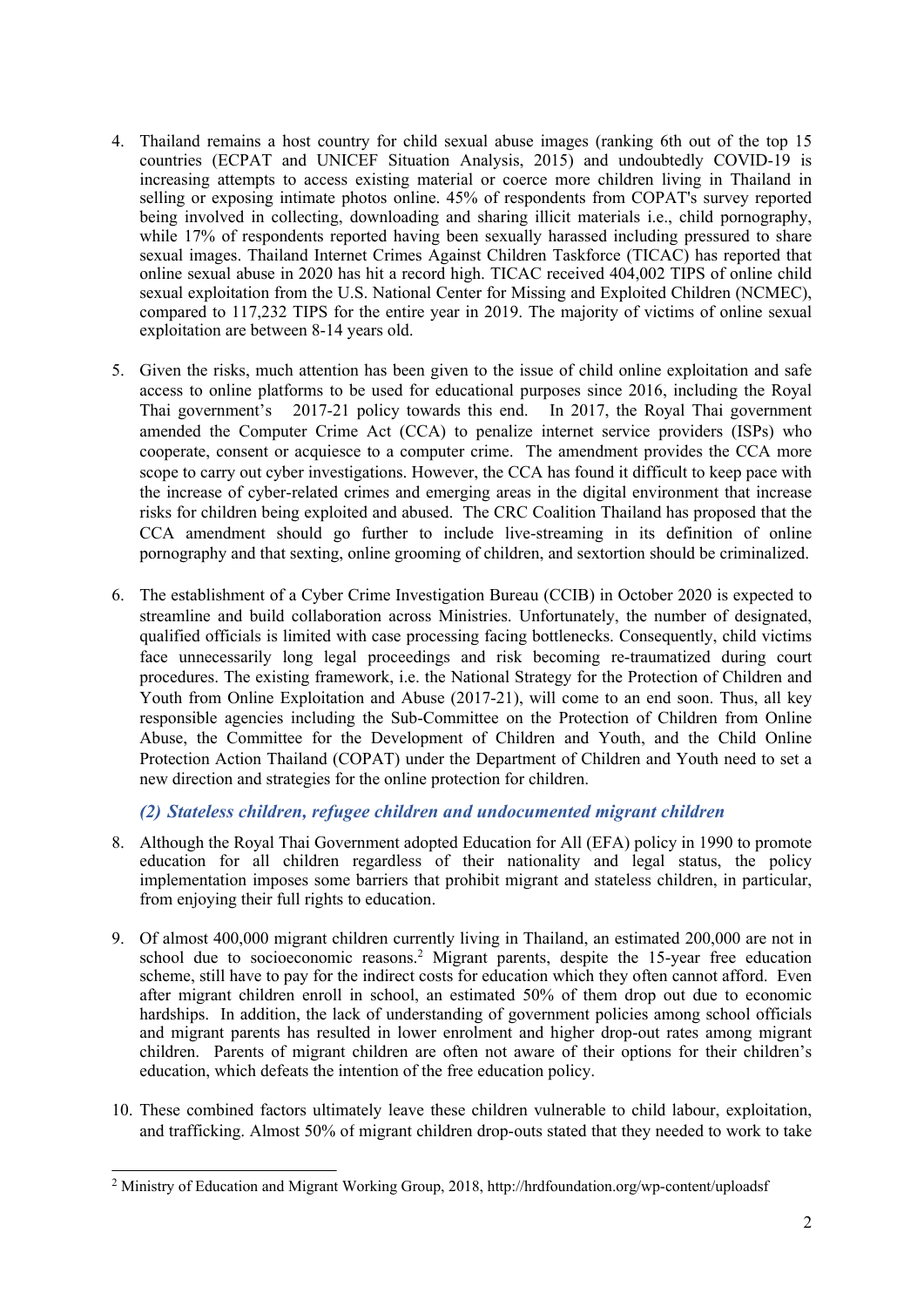care of family members. <sup>3</sup> Because of the legal age limit for employment in Thailand set at 15, migrant children drop-outs entering the labor force are economically exploited. 21 % of the migrant workers reported that there were children under 18 working with them. 4

- 11. Thailand does not have <sup>a</sup> specific law with respec<sup>t</sup> to the rights and obligations of refugees and asylum-seekers, and the Royal Thai Government does not undertake formal refugee status determination (RSD). Thailand has made <sup>a</sup> reservation to article 22 of the Convention on the Rights of the Child concerning refugee children. It is estimated that 36,344 children age 0 to 17 are living in the camps of which only 18,079 refugee children (8,564 boys, 9,515 girls) attend school. 5
- 12. Quality Education is the main concern for "refugee" children. Though refugee children have access to schools (early childhood education, basic education and vocational education) within the camps, the education institutions themselves are weak due to diminishing funding support, and lack of qualified teachers, the latter being <sup>a</sup> result of low stipends for school teachers.
- 13. In these border areas, the Royal Thai governmen<sup>t</sup> has established Migrant Learning Centers (MLCs) which use <sup>a</sup> standardized curriculum that can be accredited in Myanmar or with Thai non-formal schools. In 2018, the Ministerial Proclamation of Education For All (EFA) eliminated legal obstacles that prevented migrant children from enrolling in Thai schools. 6 Challenges still remain, however, especially with formal recognition of MLCs and teacher'<sup>s</sup> accreditation, and access to quality and inclusive education for out of school children (OSCC). In time of the COVID-19 pandemic, the MLCs are not permitted to operate. This creates the longterm impact of disrupted education for migrant children. School closures and the wider socioeconomic impacts of COVID-19 on communities and society also disrupt children'<sup>s</sup> and young people'<sup>s</sup> normal suppor<sup>t</sup> systems, leaving them more vulnerable to illnesses and child protection risks such as physical and humiliating punishment, sexual and gender-based violence, child marriage, child labour, child trafficking and recruitment and use in armed conflict. It is estimated that around 19,410 migrant children are affected as <sup>a</sup> result of the school closure. Tak is one of the country'<sup>s</sup> primary provinces in which migrant children live. The province has the greatest number of MLCs, with around 11,329 children enrolled<sup>7</sup> .
- 14. Similar to refugee children, stateless children in Thailand face obstacles in accessing equal services at Thai formal schools. Stateless students are provided G-coded identification cards which do not allow them to access health services at schools. Only after receiving their 13-digit identification cards are they able to benefit from the same services as their Thai peers. Though the governmen<sup>t</sup> policy for issuing the 13-digit identification cards is in place for accessing Thai schools, the implementation of the program is neither being implemented at scale and nor uniformly understood by many local governmen<sup>t</sup> officials. Some INGOs and CSOs are working collaboratively and successfully with local governmen<sup>t</sup> authorities in the northern provinces of Chiang Mai and Chiang Rai but more central governmen<sup>t</sup> suppor<sup>t</sup> and socialization of the program among local officials is needed.

## *(3) Corporal Punishment*

15. Though Thailand has enacted many laws related to child protection, parent/guardian duties, and domestic violence, none of these laws explicitly prohibit corporal punishment and thus, by

<sup>&</sup>lt;sup>3</sup> Tyrosvoutis, G. (2019). Bridges: Participatory action research on the future of migrant education in Thailand. Teacher FOCUS Myanmar

<sup>4</sup> Migrant Working Group, 2019, https://www.mwgthailand.org/en

<sup>5</sup> Save the Children Field Reports, 2020

<sup>6</sup> Tyrosvoutis, G. (2019)

<sup>7</sup> Migrant Educational Coordination Center (MECC), <sup>2020</sup>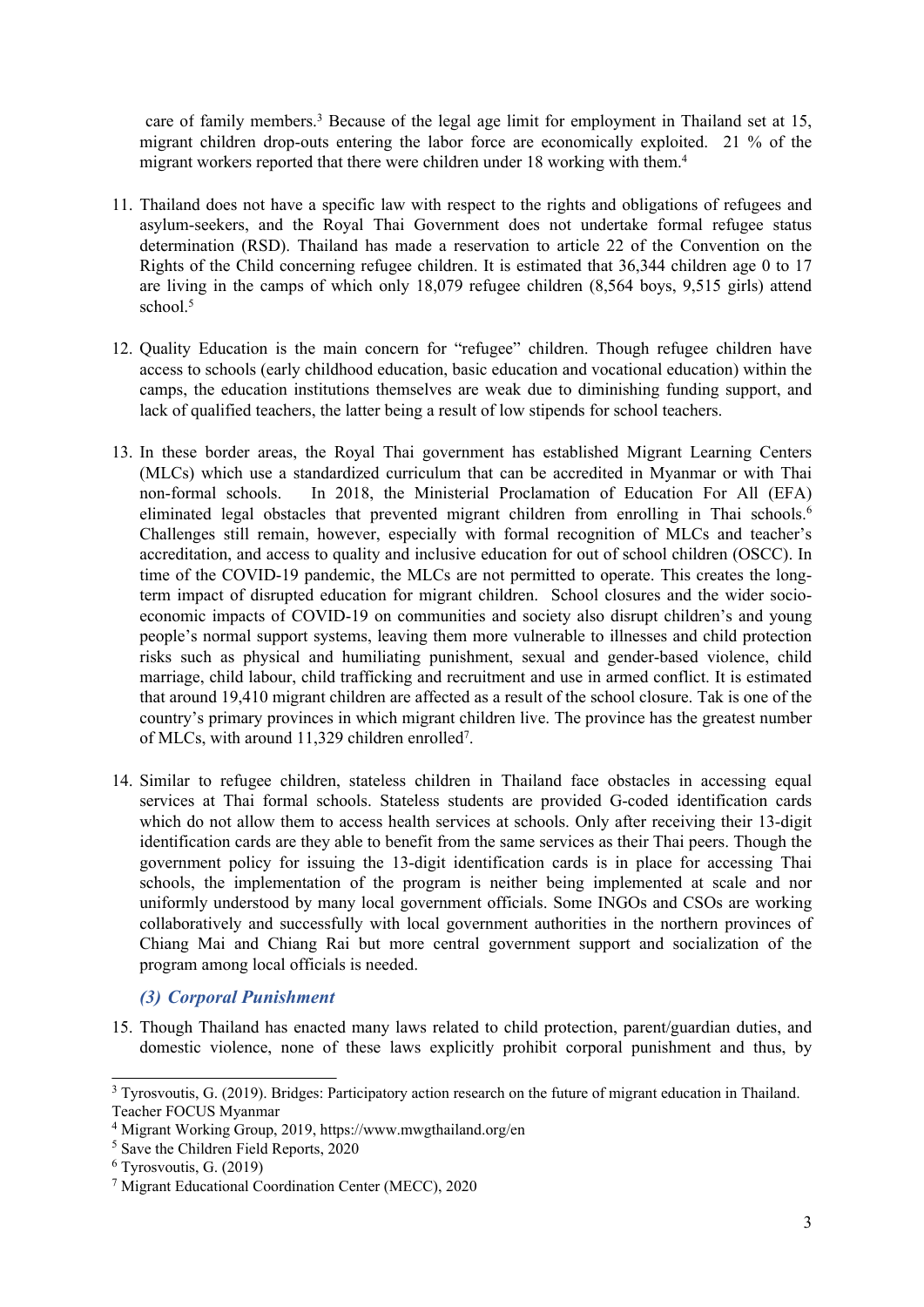default, corporal punishment remains lawful in domestic settings. In school settings, there are two sets of regulations related to corporal punishment, included in teacher and staff ethics guidelines. Although corporal punishment is unlawful, specific, humiliating punishment of children in schools is not regulated.

16. Thailand is currently in the process of preparing the progress repor<sup>t</sup> numbers 5-6 for submission to the UNCRC committee, although the plan to submit by October 2017 was delayed. In the public hearing for draft progress repor<sup>t</sup> numbers 5-6, the repor<sup>t</sup> mentioned that Thailand has drafted <sup>a</sup> revision of the Civil and Commercial Code to protect children from violence, including corporal punishment, in order to comply with the UNCRC and the ASEAN Regional Forum on Child Violence Action Plan. In 2016, the recommendations from UPR review process related with corporal punishment were again pu<sup>t</sup> forward in the second cycle (2012-2016). The Royal Thai governmen<sup>t</sup> accepted the recommendation, asserting that the governmen<sup>t</sup> would "*carry out measures to prohibit corporal punishment of children in all settings, including the home…* prohibit corporal punishment of children in all settings [and]...explicitly prohibit in law any form *of corporal punishment or other cruel or degrading punishment of children in all settings*." At the time of this report, the government'<sup>s</sup> commitment has not been matched by its progress in implementing the recommendations from the second Universal Periodic Review of Thailand in 2016.

# *(4) Children under special security laws – safe schools*

- 17. Since 2004, the resumption of the conflict growing out of religious and ethnic tensions and various political discourse in Thailand'<sup>s</sup> Deep South provinces of Pattani, Yala, and Narathiwat has resulted in the death of over 6,000 people, of whom 90% were civilians. The ethnic and religious separatist conflict has negatively impacted hundreds of thousands of children and continues to threaten the safety and livelihoods of their families. Loss of parents, interrupted education, restricted movement, and ever-presen<sup>t</sup> military are common occurrences for children growing up in these provinces. Tensions surround language, the right to self-determination, and religious identity in <sup>a</sup> region where minority ethnic and language groups account for over 75% of the local population.<sup>8</sup>
- 18. The Global Coalition to Protection Education from Attack (GCPEA) has found that more than 22,000 students, teachers, and academics were injured, killed, or harmed in attacks on education during armed conflict or insecurity over the pas<sup>t</sup> five years (2015-2019), according to their repor<sup>t</sup> Education under Attack 2020.<sup>9</sup> More than 11,000 separate attacks on education facilities, students and educators took place during that time period. Education Under Attack 2020, the most comprehensive overview of this issue worldwide, profiles the 37 worst affected countries: those that have experienced at least ten attacks over the reporting period. Thailand is one of the 37 countries featured in the report.
- 19. In southern Thailand, separatist groups have reportedly attacked personnel or teacher protection units as the governmen<sup>t</sup> education system may be viewed as <sup>a</sup> symbol of state power and control, and targeted by groups fighting the state. Attacks on education in Thailand not only kill or injure individual students and teachers, they also impact communities for years. With buildings or teaching materials destroyed and students and teachers living in fear, schools and universities close and some students never resume their education, impeding long-term development. The military use of schools can endanger students' and teachers' safety, hinder access to education and can lead to other violations such as attacks on schools, exposing children to the risk of death, injury, mental stress, child recruitment, and sexual exploitation and abuse.

<sup>8</sup> Children at the Center Participatory Action Research in Thailand'<sup>s</sup> Deep South, Save the Children, 2018

<sup>9</sup> [https://protectingeducation.org/wp-content/uploads/eua\\_2020\\_full.pdf](https://protectingeducation.org/wp-content/uploads/eua_2020_full.pdf) (accessed March 2021)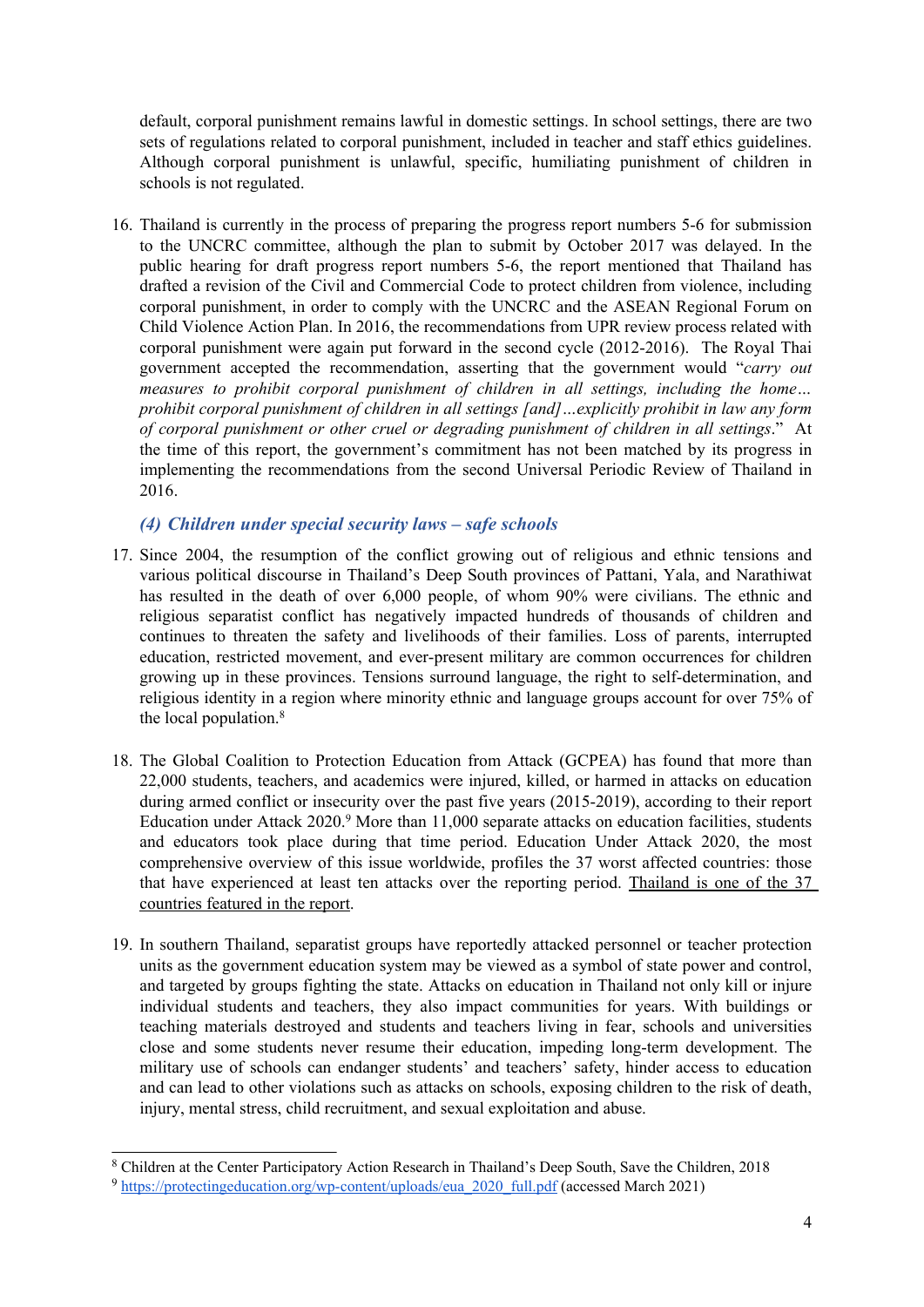20. The Safe Schools Declaration is an intergovernmental political commitment and the only international document dedicated to protection of education in conflict. The Declaration (or SSD) provides countries with the opportunity to express suppor<sup>t</sup> for protecting students, teachers, schools, and universities from attack during times of armed conflict; the importance of the continuation of education during armed conflict; and the implementation of concrete measures to deter the military use of schools. With the recent endorsement by St. Vincent and the Grenadines, **[105](https://ssd.protectingeducation.org/endorsement/)** countries have now endorsed the Declaration, and suppor<sup>t</sup> has come from the highest levels of the United Nations, including the Secretary-General, the former High Commissioner for Human Rights, and the Special Representative for Children and Armed Conflict. There is good evidence that states are implementing the commitments in the Safe Schools Declaration, and that this is having <sup>a</sup> positive effect on children. States have committed to implementing the *[Guidelines](https://protectingeducation.org/wp-content/uploads/documents/documents_guidelines_en.pdf) for [Protecting](https://protectingeducation.org/wp-content/uploads/documents/documents_guidelines_en.pdf) Schools and Universities from Military Use during Armed Conflict* into military documents and have also taken steps to change behavior on the ground. Thailand has not ye<sup>t</sup> endorsed the Safe Schools Declaration.

## *(5) Minimum age for marriage law and enforcement*

21. Based on the latest available statistics, Thailand ranks 19th among 193 UN States as having the highest number of girls married or in a union before the age of 18 years. Regarding the highest prevalence of early childhood marriage among boys, Thailand ranks 11th among UN States.<sup>10</sup> Child early and forced marriage and unions (CEFMU) is globally acknowledged as an issue that violates the many rights of children, especially of girls, that could lead to severe mental and physical health deprivations, high school drop-out rates, and contribute to an ongoing cycle of poverty, among others. During the 2019 International Conference on Population and Development (ICPD25), the governmen<sup>t</sup> of Thailand committed to reducing child marriage below age 18 by empowering female students to continue their education. Yet, under the current Thai Family Law, Section 1448, <sup>a</sup> marriage [in Thailand] can take place only when the man and woman have completed their seventeenth year of age. In addition, <sup>a</sup> glaring loophole in this law that leaves children and, especially girls, vulnerable is <sup>a</sup> provision that states that the Court, *"in case of having appropriate reason, [may] allow [children] to marry before attaining such age."* Conforming to international standards of raising the minimum age for marriage to 18 years together with the elimination of loopholes in its domestic marriage law, will go far towards eliminating child early and forced marriage and unions in Thailand while enabling Thai girls and boys to assert their nationally and internationally recognized rights based on the UNCRC, the Convention on the Elimination of All Forms of Discrimination Against Women (CEDAW), the Declaration on the Elimination of Violence Against Women, the Declaration on the Elimination of Violence against Children, as well as commitments made concerning the same at the 23rd ASEAN Summit. In the second UPR Cycle (2012-2016), Thailand accepted the recommendation by Sierra Leone to ensure that the minimum age of marriage is 18 for both boys and girls (A/HRC/33/16 - Para. 158.129). The State has not ye<sup>t</sup> implemented this recommendation.

# *(6) SOGIESC legal identity and inclusion*

22. The lack of legal gender recognition based on self-determination is one of the fundamental barriers against the achievement of equality and full acceptance of diverse sexual orientation, gender identity, gender expression, and sex characteristics (SOGIESC) in Thai society. According to Thai law, the use of titles (*Dek Chai/Nai* for males and *Dek Ying/Nang Sao/Nang* for females) and gender markers are still based on one'<sup>s</sup> sex assigned at birth. Moreover, children born with intersex variations are assigned either male or female by doctors. For children, not being legally recognized for their gender identity bars them from developing their sense of self and modes of expression, while they start interacting with social units and circles. Bills have been created dating back to 2007, but none have been passed into law. 11

<sup>&</sup>lt;sup>10</sup> <https://atlas.girlsnotbrides.org/map/thailand/> (accessed March 2021)

<sup>&</sup>lt;sup>11</sup> [https://web.parliament.go.th/assets/portals/5/files/29\\_3\\_2562-5.pdf](https://web.parliament.go.th/assets/portals/5/files/29_3_2562-5.pdf) (accessed March 2021)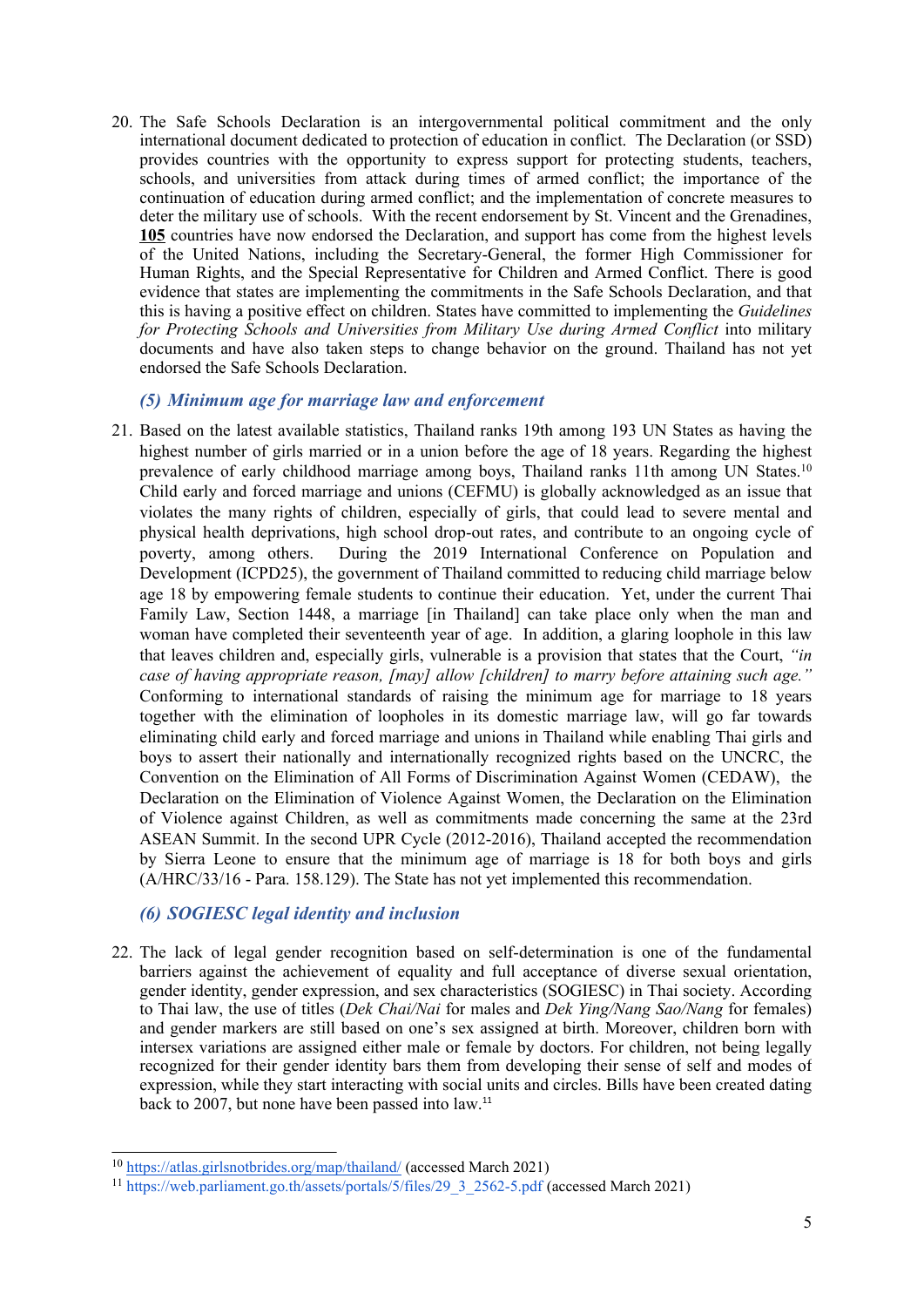- 23. A major concern is the growing number of mental health issues confronting LGBTIQ+ children in Thailand. It has been reported by Save the Children that LGBTIQ+ children may need specialised psychological suppor<sup>t</sup> as they explore and express their SOGIESC, while they may face struggles, such as harassment, discrimination, and stigma<sup>12</sup>. Furthermore, they may also possibly seek mental health services for reasons unrelated to their gender identity or sexuality. Although it is recommended by WHO that national mental health plans should specify measures for specific vulnerable groups including LBGTIQ+ persons, Thailand lacks such measures. A child-consultant with same-sex attraction from Chiang Mai shared her experience when she was unable to receive psychological suppor<sup>t</sup> as she could not obtain parental consent, which was <sup>a</sup> legal requirement for children under 18 years. After waiting for several years until she turned 18, she saw <sup>a</sup> psychiatrist who implied that changing her sexual orientation might be better for her. This barrier not only affects one'<sup>s</sup> individual development, but also one'<sup>s</sup> ability to deal with pressures and norms perpetrated, even when receiving mental health services.
- 24. It was shared that problems at home have direct effects on young peoples' lives-- which further aggravate their mental health and marginalized situation. Many LGBTIQ+ children and youth had to negotiate acceptance for their extra efforts, such as excelling at school or earning money for their families. This poses mental burdens for them to 'do more' in order to earn acceptance from families. Rigid norms are reported by children as "sex assigned at birth dictates your actions, sexual orientation and behavior." This is why LGBTIQ+ people are afraid to express themselves to others - leading to one'<sup>s</sup> social isolation - even within their homes. There are also risks of violence and discrimination. In <sup>a</sup> national survey, 50% of LGBTIQ+ people face discrimination at home<sup>13</sup>. In rural areas, parents usually face difficulties to explain or talk about this reality within the family. Furthermore, in some ethnic areas, families are forced to believe that there is no such thing as LGBTIQ+.

# *(7) Children'<sup>s</sup> right to quality care*

- 25. Thailand has developed <sup>a</sup> heavy reliance on private institutional care for children which is the least desirable option for the overall wellbeing of children as confirmed by numerous research findings and the United Nations Guidelines for the Alternative Care of Children (UNGL). The risk of harm to children'<sup>s</sup> healthy development is increased in Thailand where many private care facilities remain unregistered and unmonitored by the government. There is growing concern that the quality of care in many of these facilities is very low.
- 26. While there is substantial investment by private sector actors in Thailand in the provision of private institutional facilities, there is little investment in services to suppor<sup>t</sup> families so that children need not enter private institutional facilities in the first place. This means many children are being removed from their families (or extended families) unnecessarily before all possible efforts to suppor<sup>t</sup> families to care for their own children have been exhausted. In effect, institutional care has become the first option for many children, instead of the last resort. Furthermore, most moves into institutional type care are long term and there are no existing mechanisms attempting to return children to their families as soon as possible as recommended in the UNGA.
- 27. In addition, the government's own residential care facilities still record poverty as one of the primary reasons for children to be in their care, just like many private institutional facilities. For example, from Sangkhlaburi alternative care research, the two main causes of child intake are poverty and lack of access to education. The study found that less than 10% of children living in Sangkhlaburi'<sup>s</sup> private institutions are double orphans. So it can be assumed that with <sup>a</sup> regular review and access to family suppor<sup>t</sup> services, the chances for the majority to be reintegrated back

<sup>&</sup>lt;sup>12</sup> LGBTIQ Children in Thailand, Save the Children, 2018, pp. 18-20,

[https://resourcecentre.savethechildren.net/node/13480/pdf/lgbtiqyouth\\_in\\_thailand\\_save\\_the\\_children\\_2018.pdf](https://resourcecentre.savethechildren.net/node/13480/pdf/lgbtiqyouth_in_thailand_save_the_children_2018.pdf) <sup>13</sup> UNDP (2019). Tolerance but not Inclusion: A national survey on experiences of discrimination and social attitudes towards LGBT people in Thailand. Bangkok: UNDP.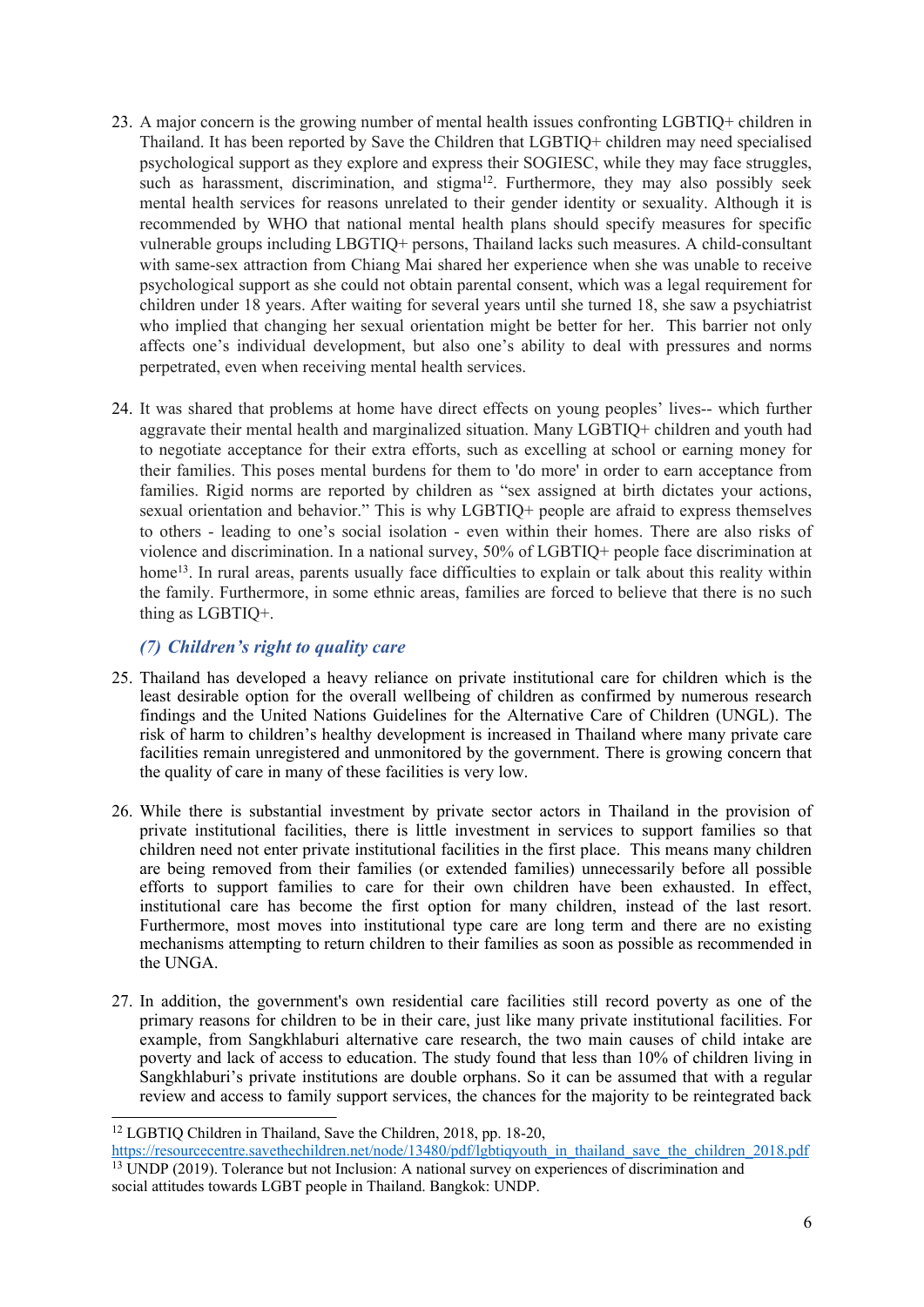to their families are high. Unfortunately, such reviews are lacking, raising concern that very few governmen<sup>t</sup> officers or private care providers who are responsible for the alternative care of children in Thailand possess an working awareness of the UN Guidelines.

- 28. Thailand has allowed the growth in the number of private institutional care options to continue unhindered. There is no control of the total number and location of these private enterprises. 50% of the private institutional care facilities that have so far been documented are within just two of Thailand'<sup>s</sup> 76 provinces. More than 80% of the facilities are in just 10 provinces. More research is underway, but there appears to be no identifiable variation in the needs of children in different provinces that would explain such an unbalanced approach by the private sector.<sup>14</sup>
- 29. The operational requirements to legally run <sup>a</sup> private care facility in Thailand are outdated and do not reflect the UNGA in any way. There are no consequences for operating <sup>a</sup> private care facility for children without following the legally-mandated standards, leaving thousands of children at risk of abuse and exploitation.
- 30. At the time of this report, the number of children in the 30 governmen<sup>t</sup> child institutions is 4,177. 15 The CRCCT has documented over 500 private children'<sup>s</sup> homes operating in Thailand, including 239 unregistered private children'<sup>s</sup> homes. <sup>16</sup> A 2015 UNICEF repor<sup>t</sup> into the situation of Alternative Care in Thailand stated that Thai governmen<sup>t</sup> boarding schools are also, to all intents and purposes, alternative care institutions. In excess of 33,000 children are currently living in these schools.
- 31. Finally, the situation of children in alternative care in Thailand reflects the investments that have been made, especially by the private sector. If UNGL can be fully implemented, <sup>a</sup> significant number of the children currently in institutional type care would no longer need to be in such facilities. Instead, they could be with their families thanks to strong suppor<sup>t</sup> services, in kinship care with suppor<sup>t</sup> if needed, or in family-based alternative care.

# **RECOMMENDATIONS**

**32.** The CRC Coalition of Thailand calls upon the Working Group and the Council to urge the Royal Thai Government to:

## *1)Concerning online sexual abuse and violence against children*

- a) Amend the CCA further to include live-streaming in its definition of online pornography and that sexting, online grooming of children, and sextortion should be criminalized;
- b) Review and extend the National Strategies to Protect Children from Online Exploitation and Abuse in alignment with the UNCRC'<sup>s</sup> General Comments No.25 (2021) and the "WeProtect" (Working to protect children from the growing threat of sexual exploitation and abuse online) Global Alliance'<sup>s</sup> framework;
- c) Set up the National Center for the Protection of Children from all forms of Online Exploitation and Abuse to coordinate collaboration and resources among different ministries, and CSOs referring to the five pillars for online safety: Policy, Prevention, Protection, Prosecution and Promotion;
- d) Develop <sup>a</sup> user-friendly learning curriculum in governmen<sup>t</sup> schools to increase media, information and digital literacy for children, families and the public in general. Children must

<sup>&</sup>lt;sup>14</sup> Alternative Care Thailand database of private children's homes in Thailand 2021

<sup>&</sup>lt;sup>15</sup> Department of Children and Youth, Ministry of Social Development and Human Security website (accessed 28 February 2021)

<sup>&</sup>lt;sup>16</sup> Alternative Care Thailand database of private children's homes in Thailand 2021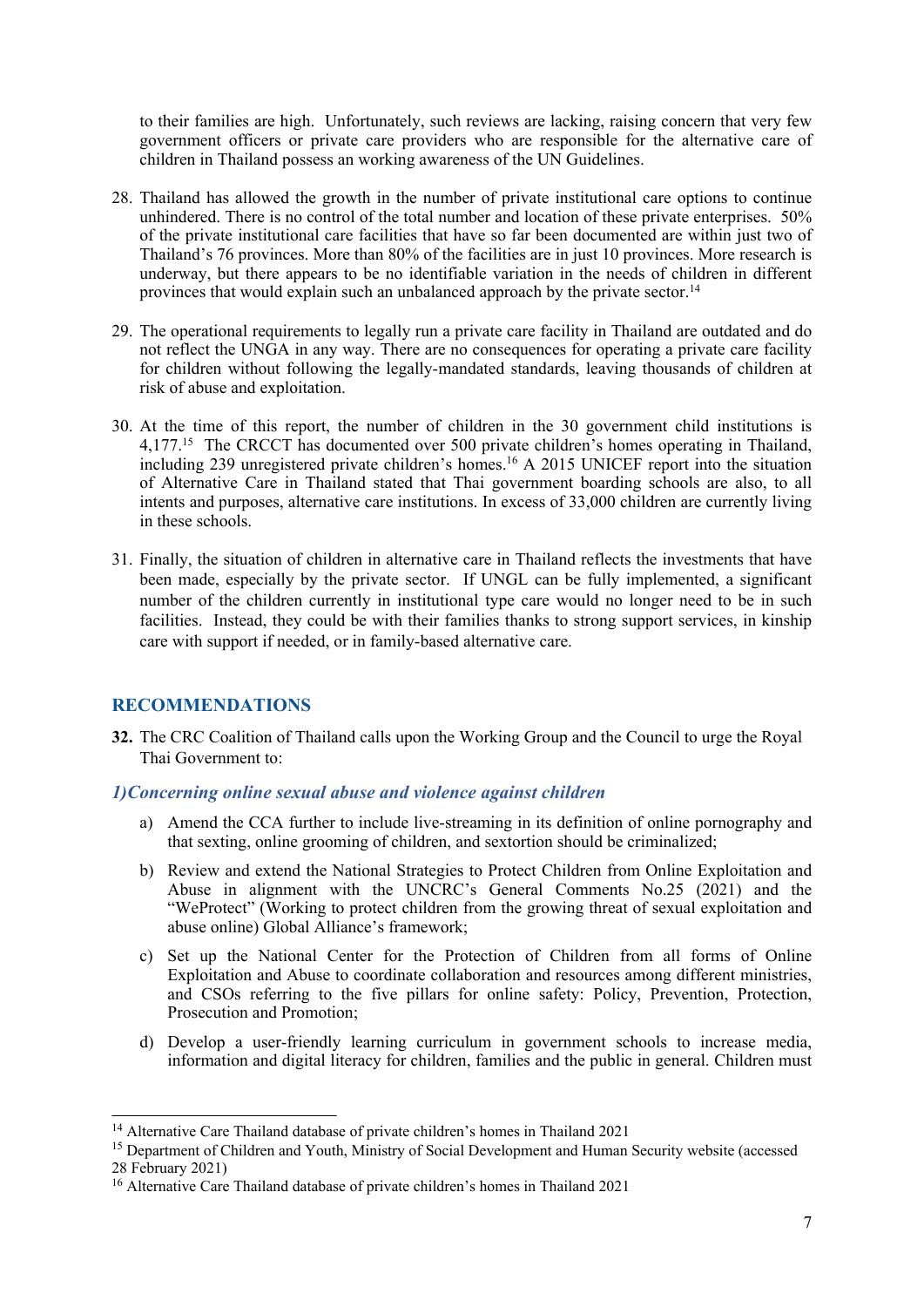be equipped with knowledge, skills, and tools to become meaningful digital citizens;

- e) Significantly increase engagemen<sup>t</sup> of children in monitoring the implementation of the existing legal frameworks that consider the *Children'<sup>s</sup> recommendations proposed at the 2019 ASEAN Children Summit to realizing the rights of the child in the digital environment:*
	- i) *On Online Sexual Exploitation and Catfishing*: Monitor the information on cloud to avoid illegal content, like child pornography. Do not re-victimize victims online/via social media. Schools should provide protection to children;
	- ii) *On Fake News and Inappropriate Information:* Create child-friendly applications where children can ge<sup>t</sup> information. Have strict regulations on online identity formation and internet information filters;
	- iii) *On Digital Literacy:* Include digital literacy in school curriculums. Provide educational institutions with equipment and internet connections that can be used to build awareness among parents and children alike about necessary safety measures to operate in the digital world;
	- iv) *On Safety and Privacy:* Build knowledge and capacity for children to keep their personal information safe;
	- v) *On Hate Speech and online bullying:* Every school should ensure counselling and referral services available. Schools should enforce child safeguarding policies with zero tolerance for violence of all forms including hate speech and cyberbullying. A toll-free number that is accessible and friendly to the children should be established for every school. Conduct awareness-raising campaigns about the deteriorating impact of hate speech and online bullying.

# *2) Concerning the need to protect the rights of stateless children, refugee children, undocumented migrant children*

- a) Ensure the continuity of the academic learning of children; that all migrant children, being documented or undocumented, are not denied enrollment/getting back to schools and are provided with equitable and inclusive access to good learning conditions, especially during pandemic conditions requiring additional resources and mitigation measures;
- b) Develop <sup>a</sup> strong mechanism, in collaboration with the civil society organizations / NGOs, to minimise the risk of transmission of COVID-19 within learning spaces and address the learning inequalities and protection concerns exacerbated by COVID-19 school closures…Also suppor<sup>t</sup> school administrators, caregivers, teachers, community and local governmen<sup>t</sup> to regain their socio-emotional being and resilience;
- c) Ensure safe learning spaces and access to basic learning materials for children living in the refugee camps as this is central to improving student achievement in low-resource environments where there is <sup>a</sup> shortage of highly trained or qualified teachers;
- d) Proactively socialize governmen<sup>t</sup> programs for issuing stateless student 13 digit identification cards, especially among local (District and sub-district) level governmen<sup>t</sup> officials and expand proven and successful partnerships with CSOs and INGOs for field level implementation.

### *3) Concerning the need to prohibit all forms of corporal punishment or other cruel or degrading punishment of children in the home as well as all other settings in Thailand*

- a) Revise the Child Protection Act, B.E. 2546 (2003) and the Civil and Commercial Code, B.E. 2551 (2008), Article 1567 to state <sup>a</sup> clear prohibition of corporal punishments in domestic settings;
- b) Revise related regulations while increasing and improving additional measures to preven<sup>t</sup> corporal punishment in schools;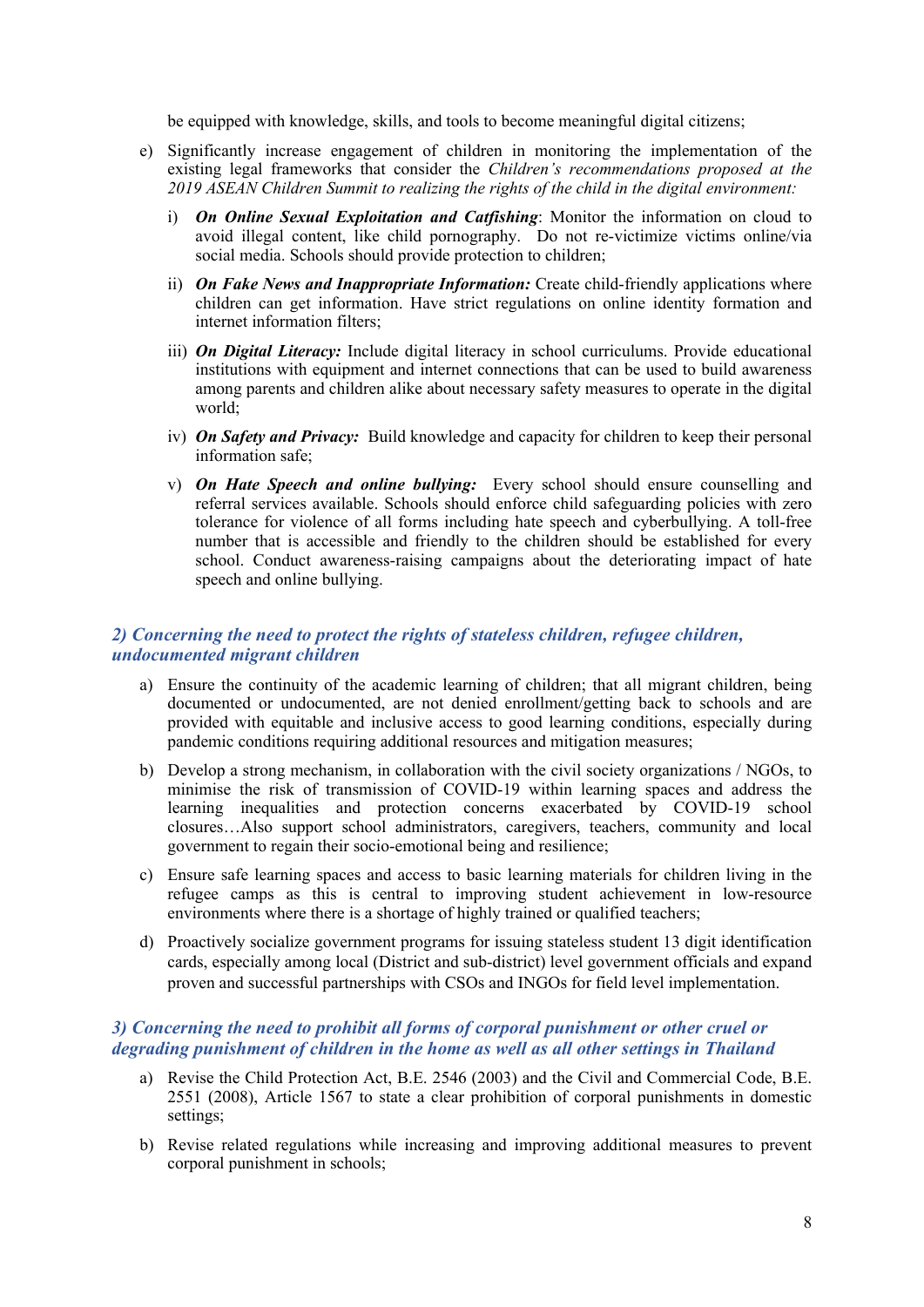- c) Collaborate and cooperate with local governmen<sup>t</sup> mechanisms for establishing their own local working groups and mechanisms addressing child protection issues pertaining to physical and humiliating punishment;
- d) Promote increased awareness of the negative effects of corporal punishment, especially among parents, teachers, and other caregivers, providing them advice (i.e. in form of school and community trainings) on proven and effective child rearing methods that are non-violent and respec<sup>t</sup> children's rights;
- e) Educate children on their rights and corporal punishment issues. Children should be able to discuss, negotiate, and discuss their behavior while explaining to <sup>a</sup> paren<sup>t</sup> why they don'<sup>t</sup> deserve the physical or humiliating punishment;
- f) Promote messages emphasizing that mitigating violence against children involves all people in society.

### *4) Concerning the needs of children under special security laws*

a) Adopt recommendations from the Safe Schools Declaration in May 2015, launched by the governments of Argentina and Norway.

#### *5) Concerning the minimum age for marriage law and enforcement*

- a) Raise the minimum age for marriage to 18 years and eliminate legal loopholes that allow children to be married or enter into <sup>a</sup> union by revising Section 1448 of the Thai Family Law and in compliance of its existing international UN and ASEAN commitments.
- b) Accelerate efforts to implement national action plan to end child marriage in Thailand in line with recommendations from United Nations Population Fund, United Nations Children'<sup>s</sup> Fund and concerned civil society organizations supporting the effort in Thailand.

## *6) Concerning SOGIESC inclusion*

- a) Pass <sup>a</sup> legal gender recognition law based on self-determination principle without requirements for medical interventions, with child-friendly access to such processes;
- b) Establish child-friendly and accessible mental health services for LGBTIQ+ children, and eliminate any legal requirements of parental consent for children under 18 years seeking psychological support;
- c) Provide suppor<sup>t</sup> in building understanding and positive parenting skills to ensure that families and homes are safe for LGBTIQ+ children.

#### *7) Concerning children'<sup>s</sup> right to quality care*

- a) Commit to the 2019 UN Resolution on the Rights of the Child and maximize the reinforcement power of the 2003 Child Protection Act to bring oversight and accountability to both governmen<sup>t</sup> and private children'<sup>s</sup> homes as <sup>a</sup> first step towards implementation of the UN Guidelines of Alternative Cares (UNGL), which aims to:
	- i) Provide <sup>a</sup> range of solutions for quality alternative care available to respond to the diverse individual needs and best interests of children by amending legislation and ministerial regulations to recognize the standards of different care options, including supervised independent living, small group homes, respite care, foster care; and aftercare services;
	- ii) Oversee measure for protection of children fully compliant with the guidelines and ensure its full implementation with robust accountability across the care process, especially in the gatekeeping mechanism, standard of operation in connecting resources for facilitating the transition process of leaving care in both family-reunification and independent living;
	- iii) Review requirements to open and run <sup>a</sup> private residential care facility in Thailand to bring those requirements in line with the vision of the UN Guidelines and capacitating the